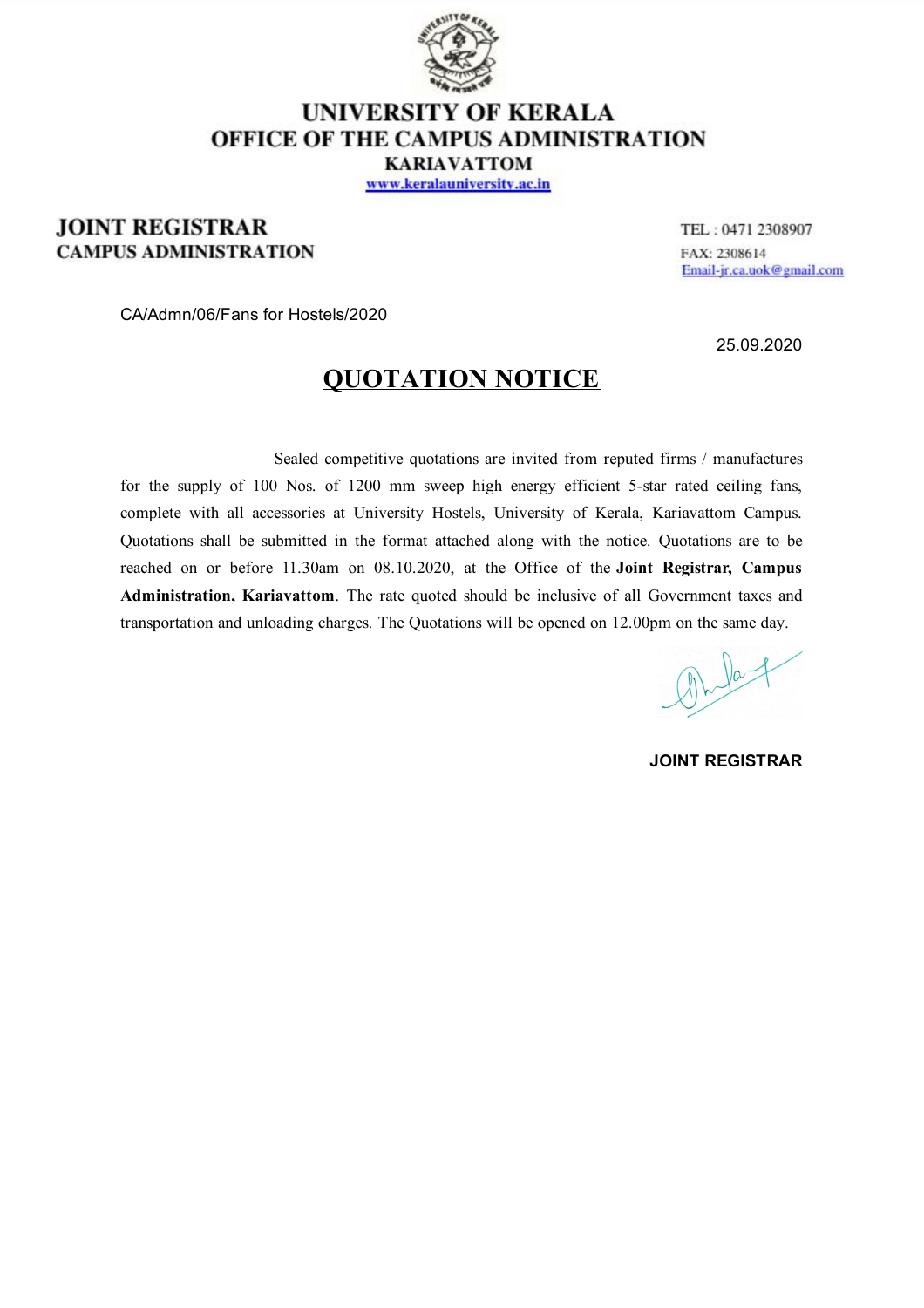# **QUOTATION FORMAT**

| Sl.<br>No          | Item Description                                                                                                                                                                                                                                                                                                                                  | Make & Model | Warranty<br>in Years | Qty<br>in<br><b>Nos</b> | in Rs. | Rate/Unit   Discount   Rate/Unit  <br>in Rs. | GST%<br>and<br>Amount | Total<br>Amount |
|--------------------|---------------------------------------------------------------------------------------------------------------------------------------------------------------------------------------------------------------------------------------------------------------------------------------------------------------------------------------------------|--------------|----------------------|-------------------------|--------|----------------------------------------------|-----------------------|-----------------|
| 1.                 | Supply of 1200 mm sweep high<br>energy efficient 5-star rated ceiling<br>fan complete with all accessories<br>including 300 mm long down rod,<br>canopies, shackles, blades etc as<br>required suitable for working on<br>single phase 230 V, 50 Hz AC<br>supply but excluding fan regulator.<br>(Make: Crompton, Havells, Orient<br>or Philips). |              |                      | 100                     |        |                                              |                       |                 |
| <b>GRAND TOTAL</b> |                                                                                                                                                                                                                                                                                                                                                   |              |                      |                         |        |                                              |                       |                 |

**Signature :**

**Name :**

**Address :**